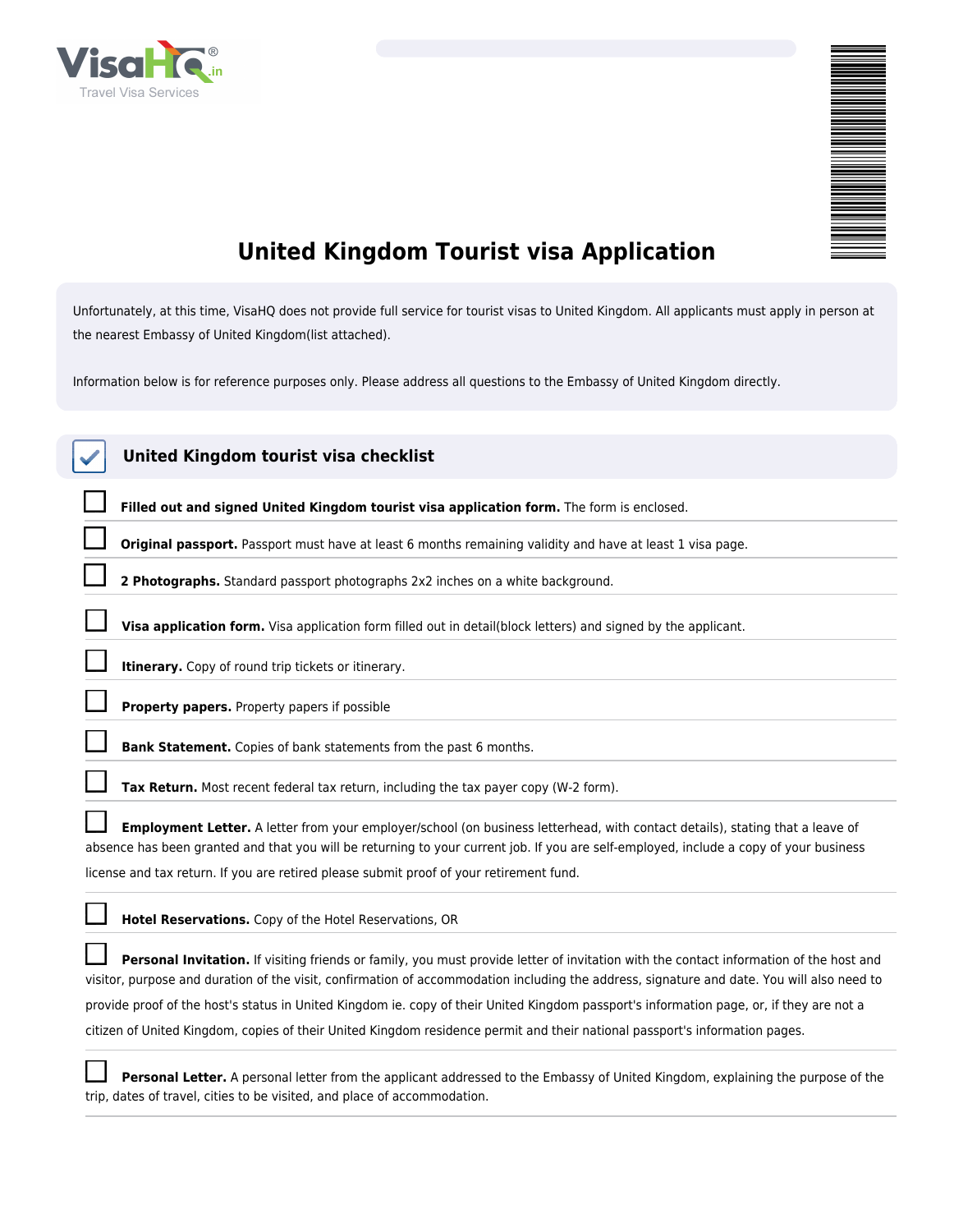

# **READ THIS FIRST**

# This form must be completed in English. You may use blue or black ink.

Please follow the quidance notes carefully and complete all questions as indicated. If you run out of space, please use Part 9 – Additional Information.

The UK Border Agency may take a decision on your application based on the information contained here without interviewing you. Therefore please ensure you submit all relevant original documents (please see supporting documents guidance).

It is better to explain why you do not have a document than to submit a false document. Your application will be automatically refused and you may be banned from coming to the UK for 10 years if you use a false document, lie or withhold relevant information. You may also be banned if you have breached immigration laws in the UK.

# IF YOU ARE VISITING THE UK AS A TOURIST OR TO VISIT FRIENDS YOU SHOULD COMPLETE THIS FORM.

If the main reason you are applying to come to the UK is as: a family visitor you must complete VAF1B; a business visitor you must complete VAF1C; a student visitor, you must complete VAF1D; an academic visitor, you must complete VAF1E; to get married or register for marriage/civil partnership, you must complete VAF1F; to receive medical treatment, you must complete VAF1G; if you are a visitor in transit, you must complete VAF1H; a sports visitor, you must complete VAF1J; an entertainment visitor, you must complete VAF1K. If you are visiting the UK for any other reason then please complete this form.

|                                                              | Which type of Visitor Visa are you applying for? Put a cross $(x)$ in the relevant box                                                                                                |                                           |      |                                                                                                                      |  |  |                                                                    |  |  |  |  |
|--------------------------------------------------------------|---------------------------------------------------------------------------------------------------------------------------------------------------------------------------------------|-------------------------------------------|------|----------------------------------------------------------------------------------------------------------------------|--|--|--------------------------------------------------------------------|--|--|--|--|
| <b>Tourist</b>                                               | Visit friend(s)                                                                                                                                                                       | Other (please specify) >                  |      |                                                                                                                      |  |  |                                                                    |  |  |  |  |
|                                                              | How long do you want your visa to be valid for? Put a cross $(x)$ in the relevant box                                                                                                 |                                           |      |                                                                                                                      |  |  |                                                                    |  |  |  |  |
| 6 months                                                     | 1 year                                                                                                                                                                                | 2 years                                   |      | 5 years                                                                                                              |  |  | 10 years                                                           |  |  |  |  |
| What is the main purpose of your visit to the UK? >>>>>>>>>  |                                                                                                                                                                                       | How long do you intend to stay in the UK? |      |                                                                                                                      |  |  |                                                                    |  |  |  |  |
|                                                              |                                                                                                                                                                                       |                                           |      |                                                                                                                      |  |  |                                                                    |  |  |  |  |
| <b>Travel Dates</b><br>M                                     | On which date do you wish to travel to the UK? >>>>>>>>>>>><br>M                                                                                                                      |                                           |      | On which date will you leave the UK?<br>M<br>M                                                                       |  |  |                                                                    |  |  |  |  |
| Part 1                                                       | <b>About You</b>                                                                                                                                                                      | <b>Read Guidance, Part 1</b>              |      |                                                                                                                      |  |  |                                                                    |  |  |  |  |
|                                                              | 1.1 Given name(s) (as shown in your passport) >>>>>>>>>>>>><br>1.3 Other names (including any other names you are known >>><br>by and/or any other names that you have been known by) |                                           | Male | <b>1.2 Family name</b> (as shown in your passport)<br><b>1.4 Sex</b> Put a cross $(x)$ in the relevant box<br>Female |  |  |                                                                    |  |  |  |  |
| 1.5 Marital status?<br>Put a cross $(x)$ in the relevant box | Single                                                                                                                                                                                | Divorced/Dissolved Partnership            |      | Married/ Civil Partner<br>Separated<br>1.7 Place of Birth                                                            |  |  | <b>Unmarried Partner</b><br><b>Widowed/Surviving Civil Partner</b> |  |  |  |  |
| M<br>D                                                       | M                                                                                                                                                                                     |                                           |      |                                                                                                                      |  |  |                                                                    |  |  |  |  |
|                                                              | 1.8 Country of Birth >>>>>>>>>>>>>>>>>>>>>>>>>>>>>>>>>>>                                                                                                                              |                                           |      | 1.9 Nationality                                                                                                      |  |  |                                                                    |  |  |  |  |
|                                                              |                                                                                                                                                                                       |                                           |      |                                                                                                                      |  |  |                                                                    |  |  |  |  |
|                                                              | 1.10 Do you hold, or have you ever held, any other nationality or nationalities? Put a cross $(x)$ in the relevant box                                                                |                                           |      |                                                                                                                      |  |  |                                                                    |  |  |  |  |
| <b>No</b><br>Yes                                             | If 'Yes' please provide details >>>>>>>>>>>>>>>                                                                                                                                       |                                           |      |                                                                                                                      |  |  |                                                                    |  |  |  |  |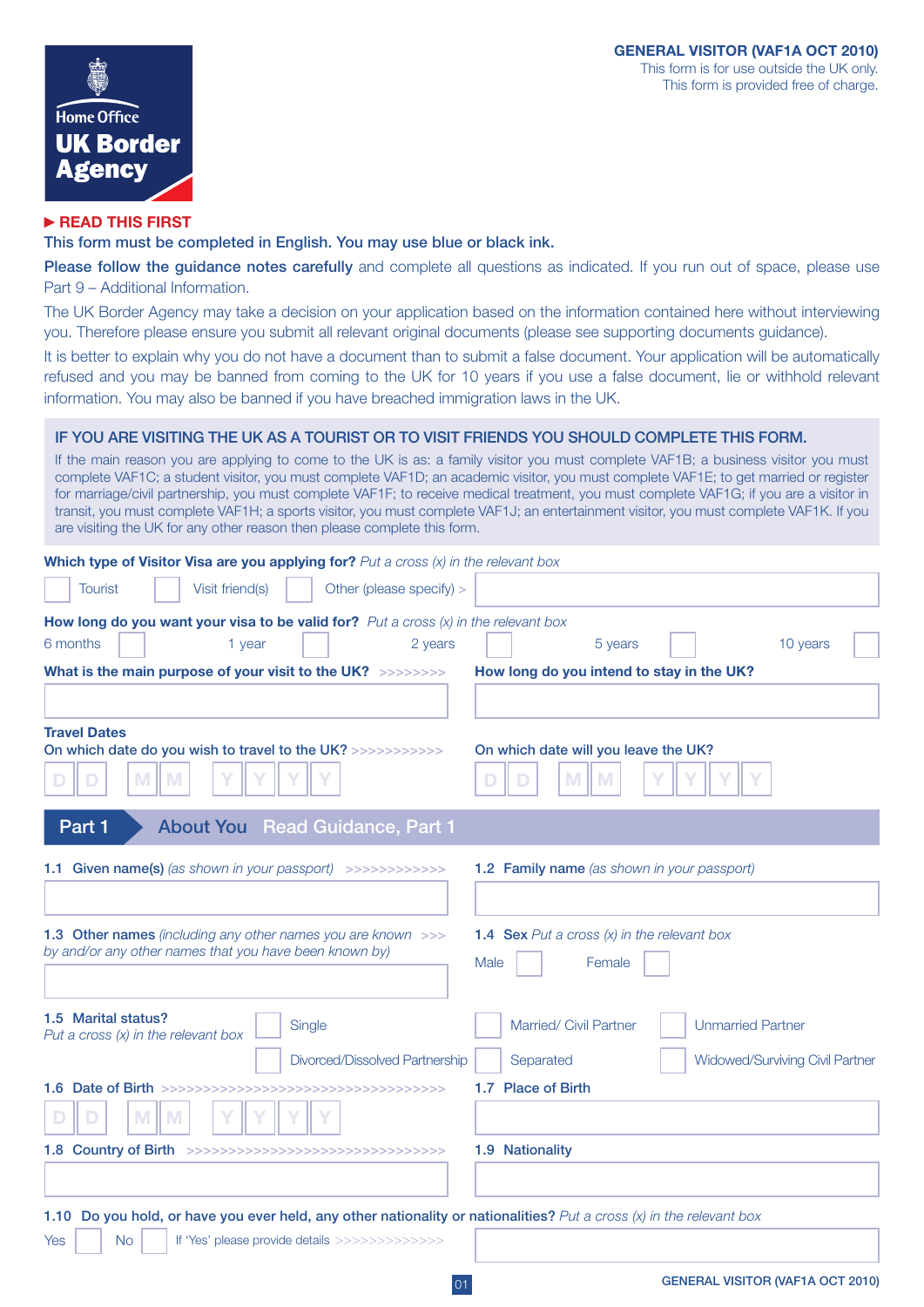| Enter details of the passport or travel document that you will use to travel to the UK.                                       |  |
|-------------------------------------------------------------------------------------------------------------------------------|--|
|                                                                                                                               |  |
|                                                                                                                               |  |
| 2.1 Current passport or travel document number >>>>>>>>>><br>2.2 Place of Issue                                               |  |
|                                                                                                                               |  |
| 2.4 Date of Issue<br>M<br>M                                                                                                   |  |
| 2.6 Is this your first passport? Put a cross $(x)$ in the relevant box<br><b>No</b><br>Yes<br>If 'Yes' go to Part 3<br>M<br>M |  |
| 2.7 Please give details of any previous passports, covering the last 10 years, including where these passports are now.       |  |
|                                                                                                                               |  |
| Your Contact Details Read Guidance, Part 3<br>Part 3                                                                          |  |
| 3.1 Your full residential address and postal code >>>>>>>>>>>><br>3.2 How long have you lived at this address?                |  |
|                                                                                                                               |  |
| 3.3 Home (landline) telephone number                                                                                          |  |
|                                                                                                                               |  |
| 3.4 Your mobile telephone number                                                                                              |  |
|                                                                                                                               |  |
| 3.6 Contact details if different from those given in question 3.1                                                             |  |
|                                                                                                                               |  |
|                                                                                                                               |  |
| Your Family Read Guidance, Part 4<br>Part 4                                                                                   |  |
| 4.1 Father's given name(s) >>>>>>>>>>>>>>>>>>>>>>>>>>>>>>>><br>4.2 Father's family name                                       |  |
|                                                                                                                               |  |
| 4.3 Father's date of birth >>>>>>>>>>>>>>>>>>>>>>>>>>>>>>>>><br>4.4 Father's place and country of birth                       |  |
| M<br>M                                                                                                                        |  |
| 4.5 Father's nationality/nationalities >>>>>>>>>>>>>>>>>>>>>>><br>4.6 Mother's given name(s)                                  |  |
|                                                                                                                               |  |
| 4.8 Mother's date of birth<br>4.7 Mother's family name >>>>>>>>>>>>>>>>>>>>>>>>>>>>>>>>                                       |  |
|                                                                                                                               |  |
| 4.10 Mother's place and country of birth<br>4.9 Mother's nationality/nationalities >>>>>>>>>>>>>>>>>>>>>>                     |  |
|                                                                                                                               |  |
| 4.12 Spouse/partner's nationality/nationalities<br>4.11 Full name of spouse/partner (If single go to 4.16) >>>>>>>>           |  |
|                                                                                                                               |  |
|                                                                                                                               |  |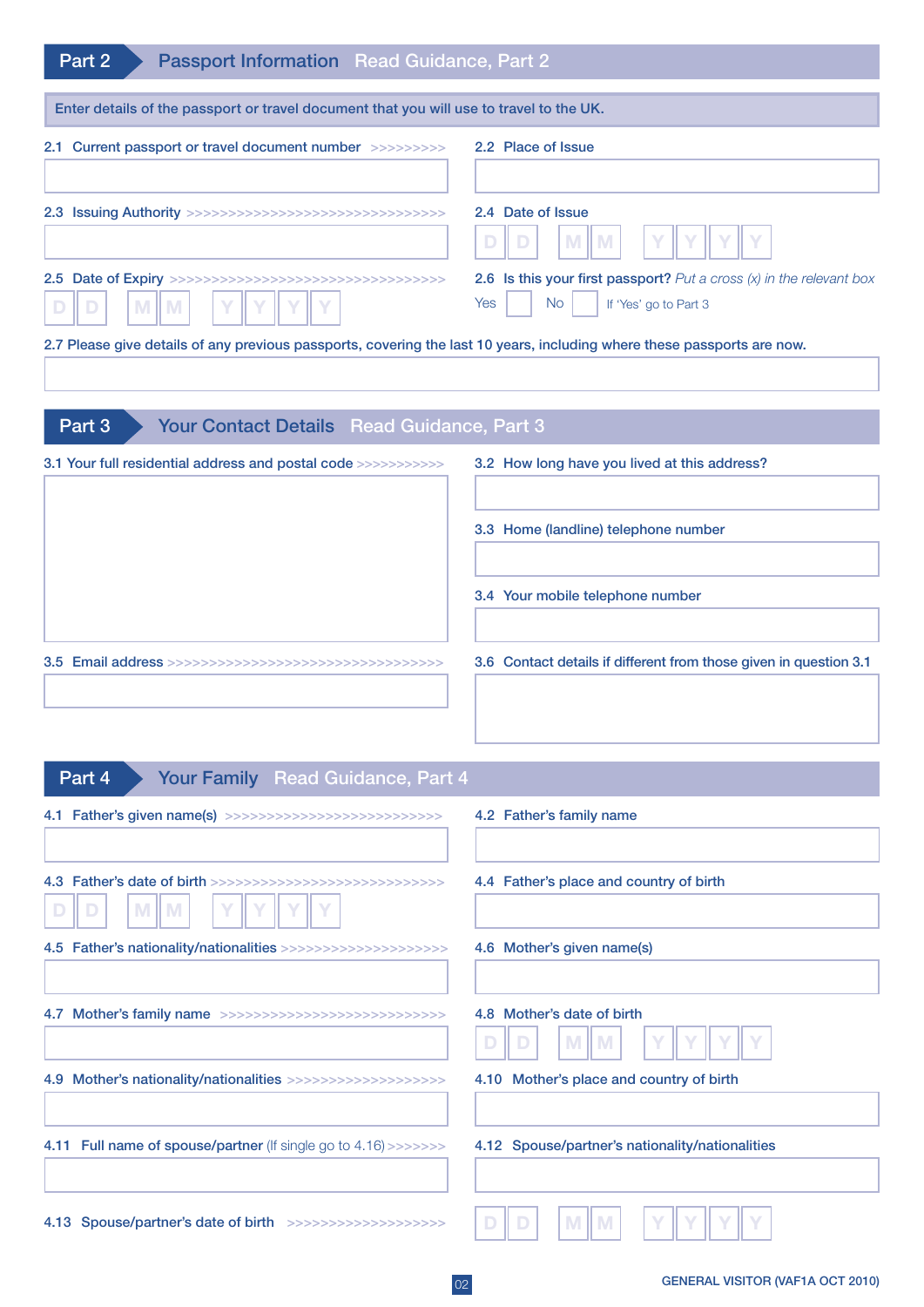| 4.14 Does your spouse/partner currently live with you at the >>><br>address given in Question 3.1? Put a cross (x) in the relevant box<br>If 'No', please provide full details of where your<br>Yes<br><b>No</b><br>spouse currently lives.<br>4.17 Please provide full details for each of your >>>>>>>>>>><br>dependant children<br>Date of Birth<br>Name | 4.15 Will your spouse/partner be travelling with you?<br>Put a cross $(x)$ in the relevant box<br><b>Yes</b><br><b>No</b><br><b>4.16 Do you have any children?</b> Put a cross $(x)$ in the relevant box<br><b>Yes</b><br><b>No</b><br>If 'No', please go to question 4.20<br>4.18 Do all your children currently live with you at the address<br>given in Question 3.1? Put a cross $(x)$ in the relevant box<br>If 'No', please provide full details of where your<br><b>Yes</b><br><b>No</b><br>children currently live. |
|-------------------------------------------------------------------------------------------------------------------------------------------------------------------------------------------------------------------------------------------------------------------------------------------------------------------------------------------------------------|-----------------------------------------------------------------------------------------------------------------------------------------------------------------------------------------------------------------------------------------------------------------------------------------------------------------------------------------------------------------------------------------------------------------------------------------------------------------------------------------------------------------------------|
| 4.19 Please list any of your children who will be travelling >>>><br>with you to the UK?                                                                                                                                                                                                                                                                    | 4.20 Will any other children be travelling with you?<br>Put a cross $(x)$ in the relevant box<br><b>Yes</b><br>If 'Yes' go to 4.21<br>No.<br>If 'No' go to Part 5.                                                                                                                                                                                                                                                                                                                                                          |
| Please note: If a child is travelling without their parents, he/she should present written notification from the child's parent<br>or legal guardian that they consent to the child's visit.                                                                                                                                                                | Full Name, Date of Birth, Passport Number, Address, Place of Birth, Nationality, Your Relationship to Child, Your Relationship to their Parents                                                                                                                                                                                                                                                                                                                                                                             |
| Part 5<br><b>Finances and Employment</b> Read Guidance, Part 5                                                                                                                                                                                                                                                                                              |                                                                                                                                                                                                                                                                                                                                                                                                                                                                                                                             |
| TO BE COMPLETED BY ALL APPLICANTS - Dependent children should enter parents' details.                                                                                                                                                                                                                                                                       |                                                                                                                                                                                                                                                                                                                                                                                                                                                                                                                             |
| 5.1 What are your current personal circumstances? Put a cross (x) in the relevant box<br>Employed full time, please go to 5.2<br>Employed part-time, please go to 5.2<br>Self-employed, please go to 5.2<br>Unemployed, please go to 5.9                                                                                                                    | Retired, please go to 5.9<br>Supported by spouse / partner / other family member,<br>please give full details in the box, including their relationship<br>to you; then go to 5.9<br>Other, please give details, then go to 5.2                                                                                                                                                                                                                                                                                              |
| Student, please give details of the course and institution you<br>attend in the box provided; then go to 5.2                                                                                                                                                                                                                                                |                                                                                                                                                                                                                                                                                                                                                                                                                                                                                                                             |
| <b>Employment</b>                                                                                                                                                                                                                                                                                                                                           |                                                                                                                                                                                                                                                                                                                                                                                                                                                                                                                             |
| 5.2 What is your present work or job or occupation? >>>>>>><br>If you are a student and you also work, please give details of<br>your work. If you are a student and you do not also work, please<br>go to 5.9.                                                                                                                                             |                                                                                                                                                                                                                                                                                                                                                                                                                                                                                                                             |
| 5.3 What is the name of the company or organisation you >><br>work for?                                                                                                                                                                                                                                                                                     |                                                                                                                                                                                                                                                                                                                                                                                                                                                                                                                             |
| 5.4 When did you start this job? >>>>>>>>>>>>>>>>>>>>>>>>>>                                                                                                                                                                                                                                                                                                 | M                                                                                                                                                                                                                                                                                                                                                                                                                                                                                                                           |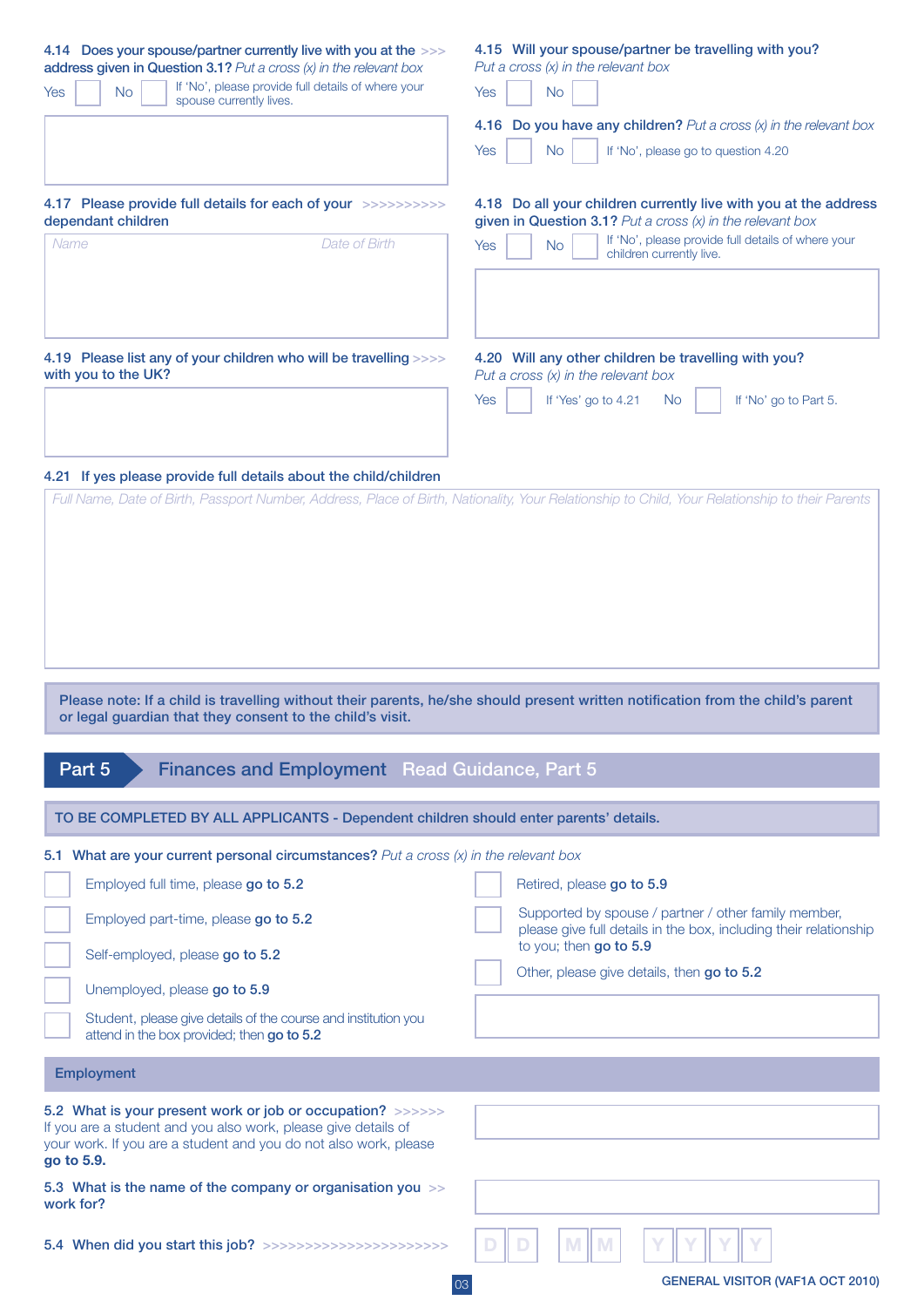| 5.5 What is your work address? >>>>>>>>>>>>>>>>>>>>>>>>>>>                                                                                                                                           |                  | 5.6 What are your employer's telephone numbers?                                                                                                                                                                                                                                       |                         |
|------------------------------------------------------------------------------------------------------------------------------------------------------------------------------------------------------|------------------|---------------------------------------------------------------------------------------------------------------------------------------------------------------------------------------------------------------------------------------------------------------------------------------|-------------------------|
|                                                                                                                                                                                                      |                  |                                                                                                                                                                                                                                                                                       |                         |
|                                                                                                                                                                                                      |                  | 5.7 What is your employer's email address?                                                                                                                                                                                                                                            |                         |
|                                                                                                                                                                                                      |                  |                                                                                                                                                                                                                                                                                       |                         |
| 5.8 Please give details of any additional job(s) or occupation(s) you have                                                                                                                           |                  |                                                                                                                                                                                                                                                                                       |                         |
|                                                                                                                                                                                                      |                  |                                                                                                                                                                                                                                                                                       |                         |
|                                                                                                                                                                                                      |                  |                                                                                                                                                                                                                                                                                       |                         |
|                                                                                                                                                                                                      |                  | 5.9 Have you ever worked for any organisation of a type (state or non-state) listed below? Put a cross (x) in the relevant box                                                                                                                                                        |                         |
| Armed forces (including national service)                                                                                                                                                            | <b>No</b><br>Yes | Media                                                                                                                                                                                                                                                                                 | <b>Yes</b><br><b>No</b> |
| Government (central or local)                                                                                                                                                                        | <b>No</b><br>Yes | Public or civil administration                                                                                                                                                                                                                                                        | Yes<br>No               |
| Judiciary                                                                                                                                                                                            | <b>No</b><br>Yes | Security (including police and private<br>security companies)                                                                                                                                                                                                                         | Yes<br><b>No</b>        |
|                                                                                                                                                                                                      |                  | If you have ticked 'yes' to any of the above, please provide details for every organisation that you have worked for that is of a type in the<br>list. Include name of organisation, job title or rank and dates (year to year). Please enter details in Part 9, further information. |                         |
| <b>Income and Expenditure</b>                                                                                                                                                                        |                  |                                                                                                                                                                                                                                                                                       |                         |
| 5.10 What is your total monthly income from all sources >>><br>of employment or occupation after tax?                                                                                                |                  |                                                                                                                                                                                                                                                                                       |                         |
| 5.11 Do you receive income from any other sources,<br>including friends or family? Put a cross $(x)$ in the relevant box                                                                             |                  |                                                                                                                                                                                                                                                                                       |                         |
| <b>No</b><br>Yes<br>If 'Yes' please provide full details >>>>>>>>>>>>>                                                                                                                               |                  |                                                                                                                                                                                                                                                                                       |                         |
| 5.12 Do you have savings, property or other income (for example<br>from stocks and shares)? Put a cross $(x)$ in the relevant box                                                                    |                  |                                                                                                                                                                                                                                                                                       |                         |
| <b>No</b><br>Yes<br>If 'Yes' please provide full details >>>>>>>>>>>>>                                                                                                                               |                  |                                                                                                                                                                                                                                                                                       |                         |
| 5.13 How much of your total monthly income is given to >>><br>your family members and other dependants?                                                                                              |                  |                                                                                                                                                                                                                                                                                       |                         |
| 5.14 How much do you spend each month on living costs? >                                                                                                                                             |                  |                                                                                                                                                                                                                                                                                       |                         |
| 5.15 What money is available to you for your trip? >>>>>>>>>                                                                                                                                         |                  |                                                                                                                                                                                                                                                                                       |                         |
| 5.16 Who will pay for your travel to the UK?>>>>>>>>>>>>>>                                                                                                                                           |                  |                                                                                                                                                                                                                                                                                       |                         |
| 5.17 Who will pay for your expenses such as >>>>>>>>>>>>>><br>accommodation and food?                                                                                                                |                  |                                                                                                                                                                                                                                                                                       |                         |
| 5.18 If someone other than yourself is paying for all or >>>><br>any part of this visit, how much money will they give you?<br>Please also explain why they are paying for all or part of your visit |                  |                                                                                                                                                                                                                                                                                       |                         |
| 5.19 What is the cost to you personally of your stay in >>>>>>><br>the UK?                                                                                                                           |                  |                                                                                                                                                                                                                                                                                       |                         |
| Part 6                                                                                                                                                                                               |                  | <b>Previous Applications And Travel History Read Guidance, Part 6</b>                                                                                                                                                                                                                 |                         |
| 6.1 Have you travelled to the UK in the last 10 years?<br>Put a cross $(x)$ in the relevant box                                                                                                      |                  | If 'Yes' please provide details of any<br>Yes<br>No.<br>trips to the UK                                                                                                                                                                                                               |                         |
| <b>Destination</b><br>Date                                                                                                                                                                           | Purpose          |                                                                                                                                                                                                                                                                                       | Duration                |
|                                                                                                                                                                                                      |                  |                                                                                                                                                                                                                                                                                       |                         |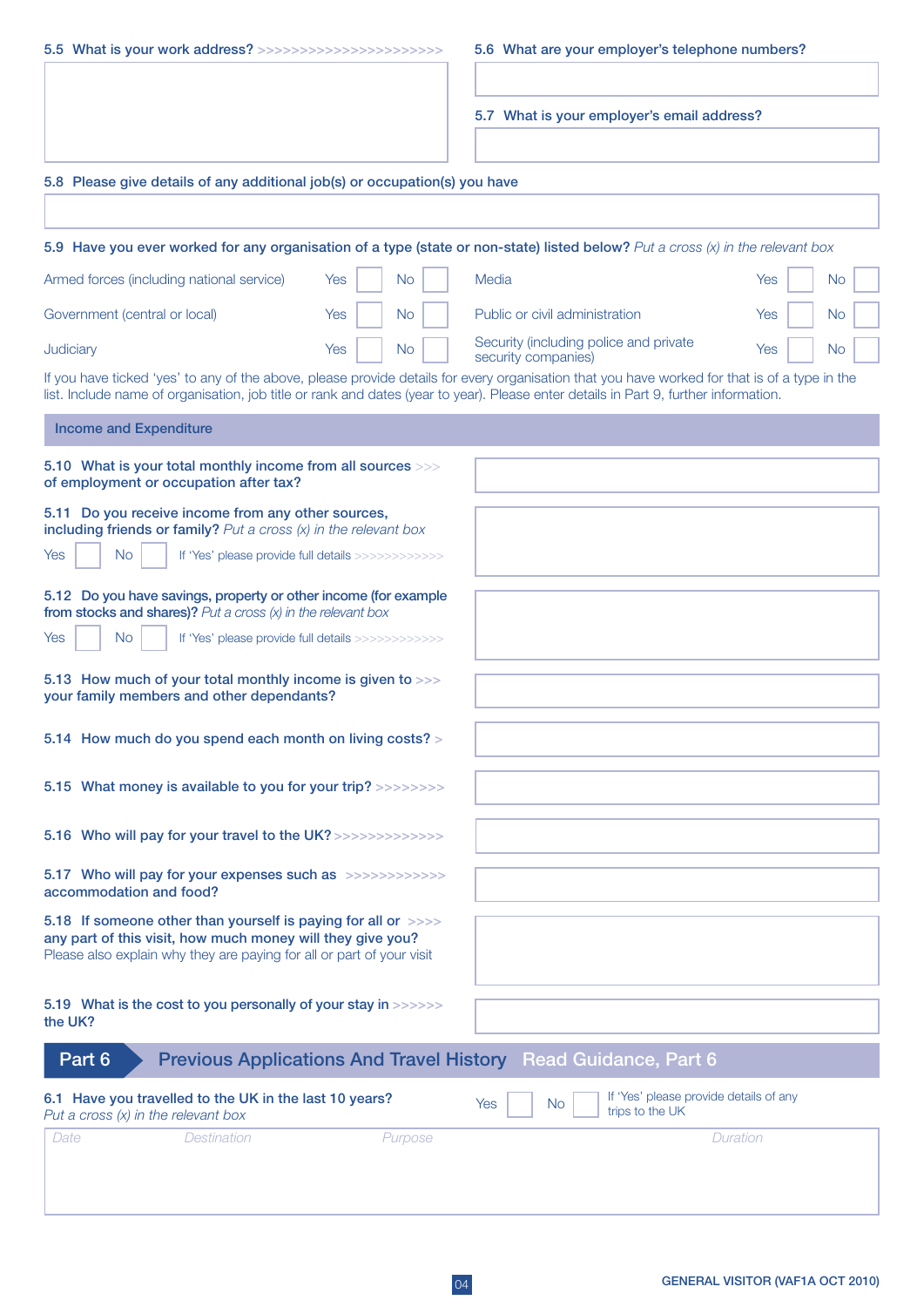| Put a cross $(x)$ in the relevant box | 6.2 Have you travelled outside your country of residence,<br>excluding to the UK, in the last 10 years?                                                                        |                                                                 | <b>Yes</b> | <b>No</b> | If 'Yes' please provide details of these trips             |
|---------------------------------------|--------------------------------------------------------------------------------------------------------------------------------------------------------------------------------|-----------------------------------------------------------------|------------|-----------|------------------------------------------------------------|
| Date                                  | <b>Destination</b>                                                                                                                                                             | Purpose                                                         |            |           | Duration                                                   |
|                                       | 6.3 Have you ever been refused a visa for any country,<br>including the UK? Put a cross $(x)$ in the relevant box                                                              |                                                                 | Yes        | <b>No</b> | If 'Yes' please provide full details                       |
| Date                                  | Country                                                                                                                                                                        | Reason                                                          |            |           | Reference number (for UK)                                  |
| Put a cross $(x)$ in the relevant box |                                                                                                                                                                                | 6.4 Have you been granted any UK visas in the last 10 years?    | Yes        | <b>No</b> | If 'Yes' please provide details                            |
| Date                                  | Purpose                                                                                                                                                                        |                                                                 |            |           | Duration<br>Reference number                               |
|                                       | 6.5 Have you been refused entry on arrival to the UK in the<br>last 10 years? Put a cross $(x)$ in the relevant box                                                            |                                                                 | Yes        | No        | If 'Yes' please provide details                            |
| Date                                  | Reason                                                                                                                                                                         |                                                                 |            |           | Reference number                                           |
|                                       | 6.6 Have you ever been deported, removed or otherwise<br>required to leave any country, including the UK in the last<br><b>10 years?</b> Put a cross $(x)$ in the relevant box |                                                                 | Yes        | No.       | If 'Yes' please provide details                            |
| Date                                  | Country                                                                                                                                                                        | Reason                                                          |            |           | Reference number (for UK)                                  |
| Put a cross $(x)$ in the relevant box | 6.7 Have you made an application to the Home Office to<br>remain in the UK in the last 10 years?                                                                               |                                                                 | Yes        | No.       | If 'Yes' please provide details                            |
| Date                                  | <b>Reason for Application</b>                                                                                                                                                  |                                                                 |            |           | Granted/Refused<br>If refused give reason Reference number |
| Put a cross $(x)$ in the relevant box | 6.8 Do you have a UK National Insurance number?                                                                                                                                |                                                                 | Yes        | <b>No</b> | If 'Yes' please provide details                            |
| National Insurance number             |                                                                                                                                                                                |                                                                 |            |           | Reason for getting a National Insurance number             |
|                                       | 6.9 Do you have any criminal convictions in any country<br>(including traffic offences)? Put a cross $(x)$ in the relevant box                                                 |                                                                 | <b>Yes</b> | No.       | If 'Yes' please provide details                            |
| Date                                  | Country                                                                                                                                                                        | <b>Offence</b>                                                  |            |           | Sentence                                                   |
|                                       | 6.10 Have you ever been charged in any country with a<br>(including traffic offences)? Put a cross $(x)$ in the relevant box                                                   | criminal offence for which you have not yet been tried in court | <b>Yes</b> | No.       | If 'Yes' please provide details                            |
| Date                                  | Country                                                                                                                                                                        | <b>Offence</b>                                                  |            |           |                                                            |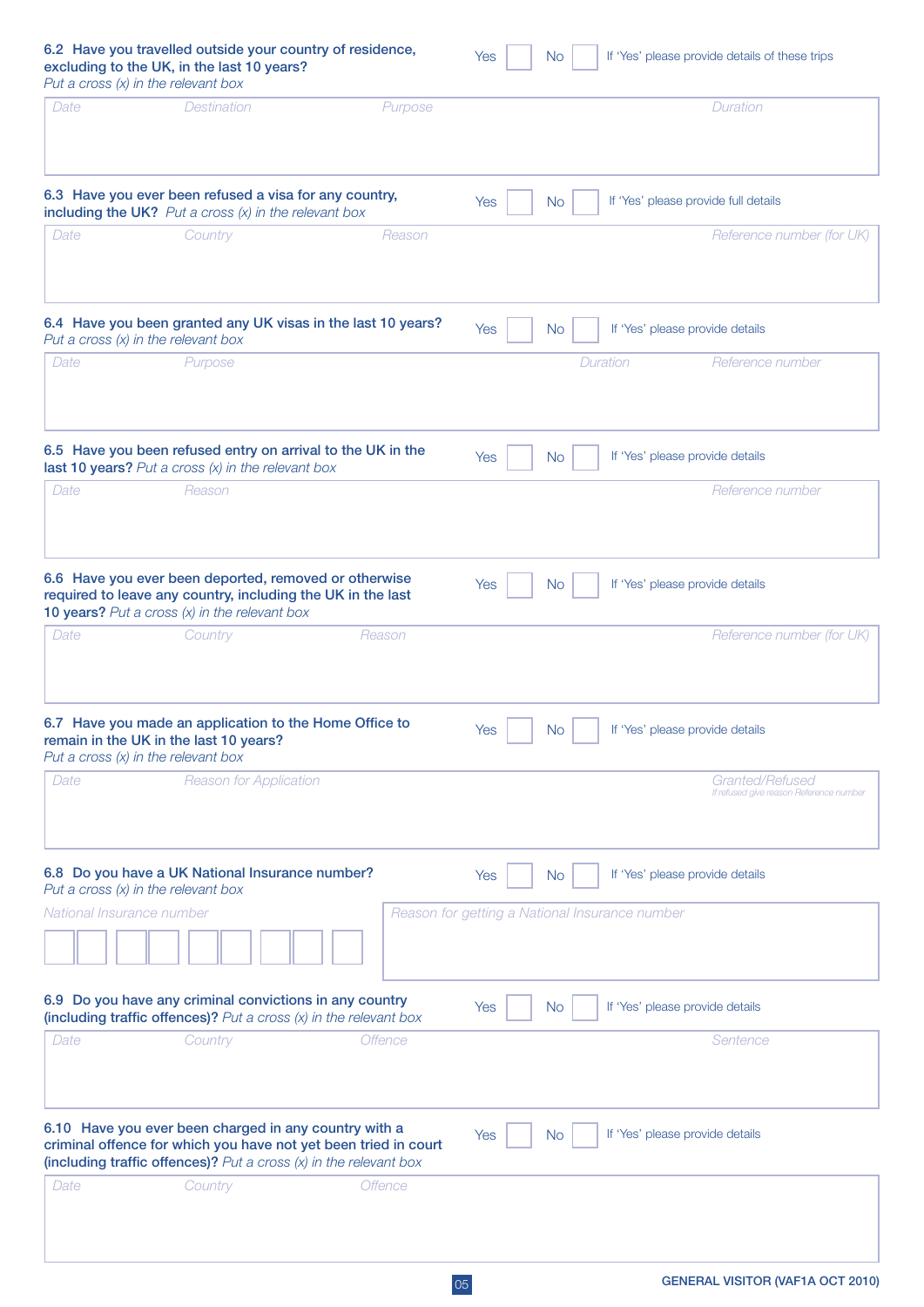| 6.11 In times of either peace or war have you ever been >>><br>involved in, or suspected of involvement in, war crimes, crimes<br>against humanity or genocide? Put a cross $(x)$ in the relevant box                                                                 | If 'Yes' please provide details in Part 9,<br>Yes<br><b>No</b><br><b>Additional Information</b>                                                                      |
|-----------------------------------------------------------------------------------------------------------------------------------------------------------------------------------------------------------------------------------------------------------------------|----------------------------------------------------------------------------------------------------------------------------------------------------------------------|
| 6.12 Have you ever been involved in, supported, or >>>>>>>><br>encouraged terrorist activities in any country? Have you, ever<br>been a member of, or given support to an organisation that has<br>been concerned in terrorism? Put a cross $(x)$ in the relevant box | If 'Yes' please provide details in Part 9,<br>Yes<br><b>No</b><br><b>Additional Information</b>                                                                      |
| 6.13 Have you ever, by any means or medium, expressed >><br>views that justify or glorify terrorist violence or that may<br>encourage others to terrorist acts or other serious criminal<br>acts? Put a cross $(x)$ in the relevant box                               | If 'Yes' please provide details in Part 9,<br>Yes<br>N <sub>o</sub><br><b>Additional Information</b>                                                                 |
| 6.14 Have you engaged in any other activities that might >>><br>indicate that you may not be considered a person of good<br>character? Put a cross $(x)$ in the relevant box                                                                                          | If 'Yes' please provide details in Part 9,<br>Yes<br>N <sub>o</sub><br><b>Additional Information</b>                                                                 |
| Part 7<br>Travellers under the age of 18 Read Guidance, Part 7                                                                                                                                                                                                        |                                                                                                                                                                      |
| ONLY TO BE COMPLETED BY APPLICANTS UNDER 18 (or parent/guardian on behalf of applicant)                                                                                                                                                                               |                                                                                                                                                                      |
| 7.1 Please provide full details about your parent(s)/guardian(s) in your home country                                                                                                                                                                                 |                                                                                                                                                                      |
| <b>Address</b><br>Name                                                                                                                                                                                                                                                | <b>Telephone Number</b><br><b>Email Address</b><br>Relationship                                                                                                      |
|                                                                                                                                                                                                                                                                       |                                                                                                                                                                      |
| Put a cross $(x)$ in the relevant box                                                                                                                                                                                                                                 | If 'No' please complete 7.3. If 'Yes' please<br>Yes<br>No.<br>go to 7.4                                                                                              |
| 7.3 If accompanied, please provide full details of up to two adults who will accompany you, including their passport numbers and<br>your exact relationship to them                                                                                                   |                                                                                                                                                                      |
| 1)                                                                                                                                                                                                                                                                    | (2)                                                                                                                                                                  |
|                                                                                                                                                                                                                                                                       |                                                                                                                                                                      |
|                                                                                                                                                                                                                                                                       |                                                                                                                                                                      |
|                                                                                                                                                                                                                                                                       |                                                                                                                                                                      |
| 7.4 Is the address you will be staying at a private address? ><br>Put a cross $(x)$ in the relevant box                                                                                                                                                               | If 'No' go to Part 8<br><b>No</b><br>Yes                                                                                                                             |
| 7.5 Please provide full details about the person you >>>>>>>><br>will be staying with<br><b>Name</b><br>Address                                                                                                                                                       | 7.6 If the person named in 7.5 is not a British Citizen or<br>European Economic Area Citizen, please give details about<br>what permission they have to be in the UK |
| Nationality<br>Relationship                                                                                                                                                                                                                                           |                                                                                                                                                                      |
|                                                                                                                                                                                                                                                                       | 7.7 How long will you stay with this person?                                                                                                                         |
|                                                                                                                                                                                                                                                                       |                                                                                                                                                                      |

PLEASE NOTE: If a child is travelling without their parents, he/she should present written notification from the child's parent or legal guardian that they consent to the child's visit.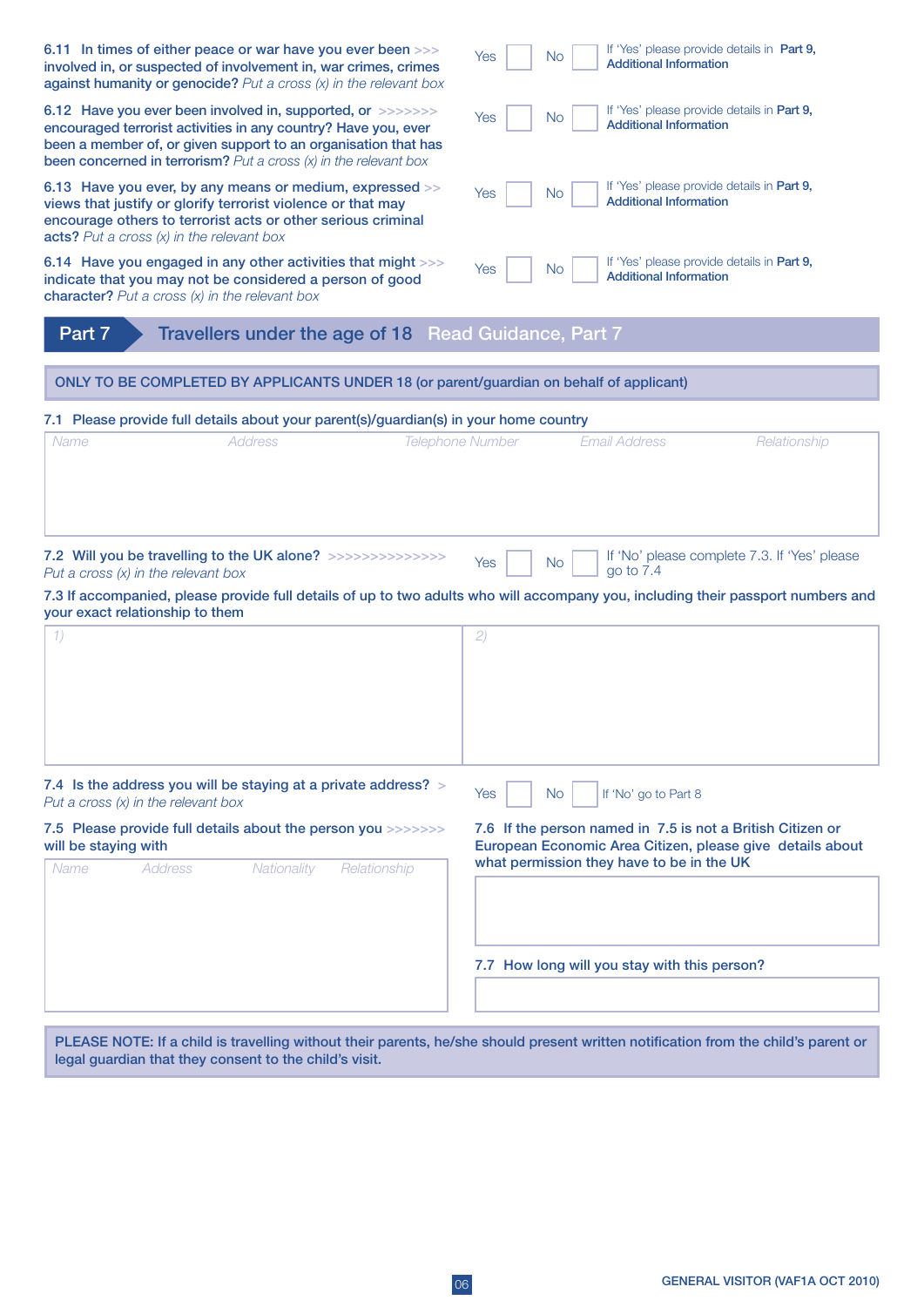| Part 8<br>Your Visit Read Guidance, at the end of this form                                                                                                                                                                                                                   |                                                                                                                                                                                                        |
|-------------------------------------------------------------------------------------------------------------------------------------------------------------------------------------------------------------------------------------------------------------------------------|--------------------------------------------------------------------------------------------------------------------------------------------------------------------------------------------------------|
| 8.1 If you are not a national of the country in which you are >>><br>applying, what permission do you have to stay in that country?                                                                                                                                           |                                                                                                                                                                                                        |
| 8.2 Are you travelling with anyone? >>>>>>>>>>>>>>>>>>>>>><br>Put a cross $(x)$ in the relevant box<br>If 'Yes' please provide details of the people you are<br><b>No</b><br>Yes<br>travelling with. If 'No', go to question 8.4<br>Full Name<br>Date of Birth<br>Nationality | 8.3 Do they already have a visa for the UK?<br>Put a cross $(x)$ in the relevant box<br>No<br>They don't need one<br>Yes<br>8.4 What will you do in the UK?                                            |
| 8.7 Where will you stay in the UK?                                                                                                                                                                                                                                            | 8.5 Do you intend to work in the UK<br><b>No</b><br>Yes<br>Put a cross $(x)$ in the relevant box<br>8.6 Do you intend to study in the UK?<br>Yes<br><b>No</b><br>Put a cross $(x)$ in the relevant box |
|                                                                                                                                                                                                                                                                               |                                                                                                                                                                                                        |
| 8.8 Do you have any friends or family in the UK? (Definition of<br>'family member' can be found in the guidance notes)<br>Put a cross $(x)$ in the relevant box                                                                                                               | Yes<br><b>No</b><br>If 'Yes' please provide details                                                                                                                                                    |
|                                                                                                                                                                                                                                                                               | REMINDER: If the main purpose of your trip is to visit family (as defined in the Guidance) then you should have completed VAF1B                                                                        |
| 8.9 Do you intend to visit any of these family members? >>>>                                                                                                                                                                                                                  | <b>No</b><br>Yes                                                                                                                                                                                       |
| Part 9<br><b>Additional Information Read Guidance, Part 9</b>                                                                                                                                                                                                                 |                                                                                                                                                                                                        |
| 9.1 Is there any other information you wish to be considered as part of your application?                                                                                                                                                                                     |                                                                                                                                                                                                        |
|                                                                                                                                                                                                                                                                               |                                                                                                                                                                                                        |
|                                                                                                                                                                                                                                                                               |                                                                                                                                                                                                        |
|                                                                                                                                                                                                                                                                               |                                                                                                                                                                                                        |
|                                                                                                                                                                                                                                                                               |                                                                                                                                                                                                        |
|                                                                                                                                                                                                                                                                               |                                                                                                                                                                                                        |
|                                                                                                                                                                                                                                                                               |                                                                                                                                                                                                        |
|                                                                                                                                                                                                                                                                               |                                                                                                                                                                                                        |
|                                                                                                                                                                                                                                                                               |                                                                                                                                                                                                        |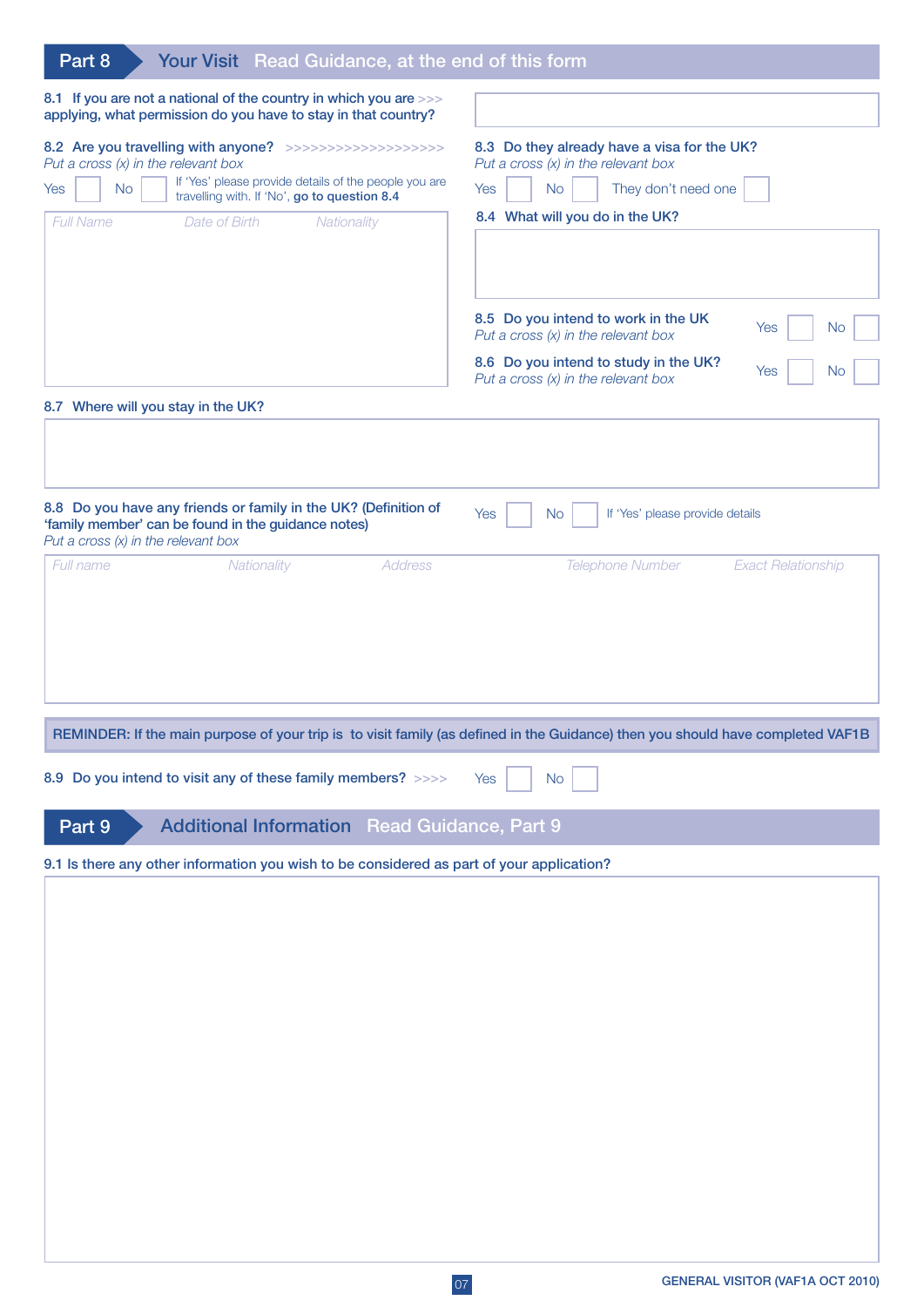If you run out of space please use additional sheets of paper to provide us with all the relevant information required as part of your application.

# Part 10 Declaration

I hereby apply for an entry clearance to the United Kingdom. The information I have given is complete and true to the best of my knowledge. I also declare that the photograph submitted with this form is a true likeness of me. I confirm that if, before this application is decided, there is a material change in my circumstances or new information relevant to this application becomes available, I will inform the United Kingdom Diplomatic Mission handling my application.

I am aware that it is an offence under the Immigration Act 1971 (as amended) to make a statement which I know to be false, or not believe to be true, in order to obtain a visa/entry clearance to the UK. I am also aware that my application will be automatically refused and I may be banned from going to the UK for 10 years if I use a false document, lie or withhold relevant information. I may also be banned if I have breached immigration laws in the UK. I am further aware that should I use a false document, lie or withhold relevant information my details may be passed to law enforcement agencies.

I declare that the documents that I have supplied with this application are genuine and the statements I have made with this application are truthful. I understand that UK Border Agency (or a trusted third party) may make reasonable checks to confirm the accuracy and authenticity of evidence I have provided and documents I have submitted with this application. I further understand that UK Border Agency (or a trusted third party) may also make reasonable checks on any sponsors to my application to verify statements contained in the application and establish that I will comply or have complied with the terms of any visa granted.

I understand that I may be required to provide a record of my fingerprints and a photograph of my face ("biometric data") as part of my application. If I refuse to do so, my application may be treated as invalid and, if so, will not be considered further. (See Statutory Instrument 2006 No 1743 - The Immigration (Provision of Physical Data) Regulations 2006, Regulation 7(1)).

I understand that UK entry clearance applications may be handled by British Missions in other locations, including outside the country in which I have applied for entry clearance and that this may involve the transferring of my application and supporting documents to and from another Mission. I understand that the UK Border Agency will be responsible for transferring my application and supporting documents safely. I understand in these circumstances my application will still be handled in line with UK Border Agency published customer service standards.

I am aware that I may be billed for any medical treatment undertaken in the UK and that I do not have recourse to public funds during my stay in the UK.

I understand that all information provided by me will be processed by the UK Border Agency in accordance with the Data Protection Act 1998. I am aware that the UK Border Agency is the data controller in relation to the information provided by me in this application form. I am aware that the information I provide, including biometric data, will be treated in confidence, but it may be disclosed to other government departments, agencies, local authorities, foreign governments, and other bodies, to enable the UK Border Agency or those bodies to perform their functions. Any disclosures will be in accordance with the Data Protection Act 1998. I also understand that the information provided by me may also be used for staff training purposes.

I also understand that the information provided by me, or information made available to UK Border Agency during the processing of my application, may be shared with my sponsor(s) or any person(s) acting on their behalf or any applicant linked to my application (for example to my spouse / partner if we apply for visas for a trip together) for the sole purpose of considering my application. I am aware that if there is any information I do not want you to disclose to them I will tell you by enclosing a letter with my supporting documentation. If such requests prevent you from making legitimate inquiries, my application may be refused.

I declare that the information given on this form is correct to the best of my knowledge and belief. I also consent to the processing of information provided by me by the UK Border Agency.

| 's signature | Date                   |   |                                    |              |  |   |  |  |  |
|--------------|------------------------|---|------------------------------------|--------------|--|---|--|--|--|
|              | <b>Contract</b><br>. . | v | m.<br>$\overline{a}$<br><b>IVI</b> | and the<br>. |  | I |  |  |  |

Have you used an agent or representative to complete this application? *Put a cross (x) in the relevant box*

**Applicant** 

 $Yes$   $No$ 

If 'Yes' please give details of >>>>>>>>>>>>> agent/representative's name and address

What language did you communicate in with the >>>>>>>>>>> agent/representative to complete the form?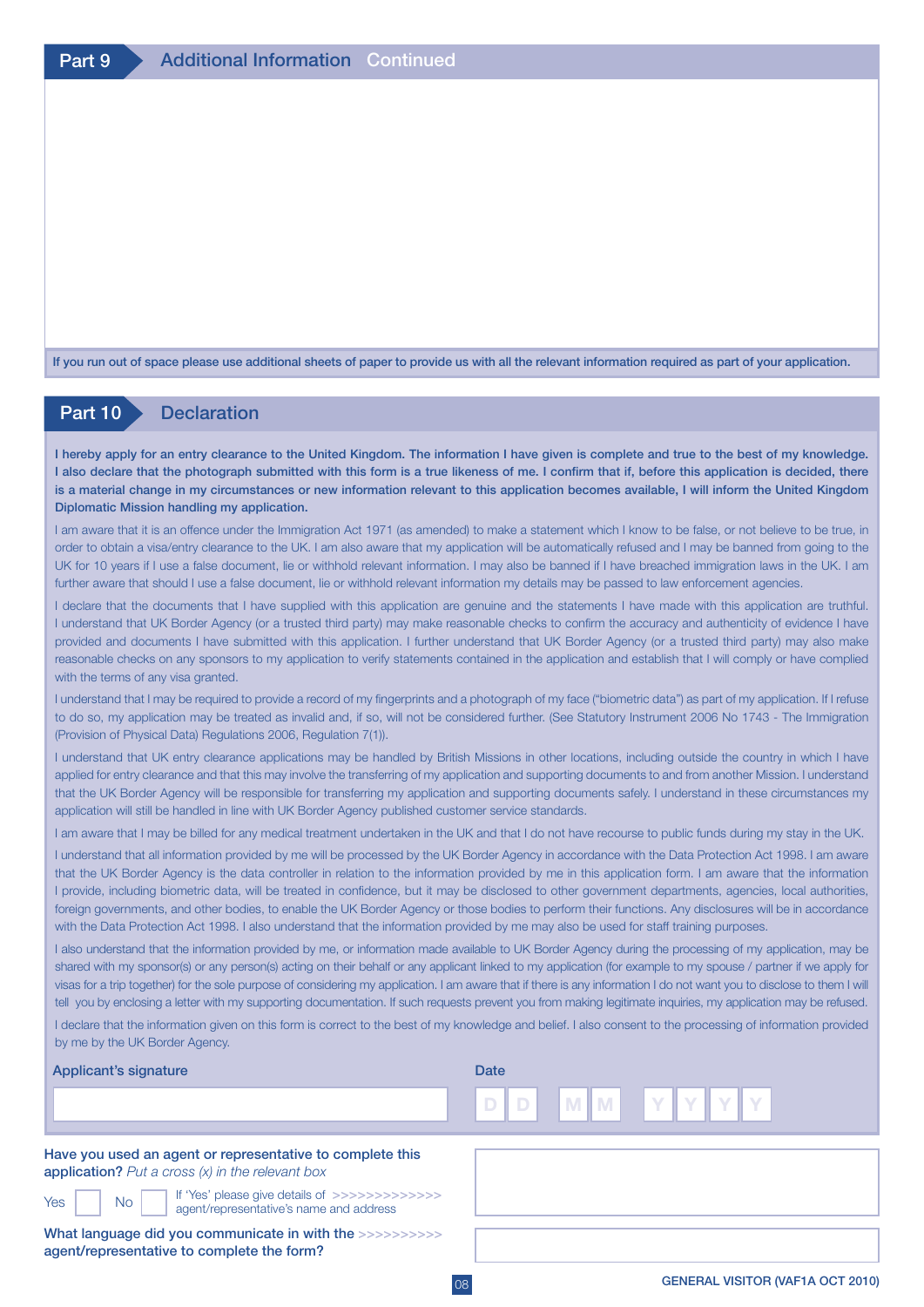# Part 11 Supporting documents checklist

Please ensure you submit all the relevant original documents that you want the Entry Clearance Officer to see when considering your application. The list below is for guidance only. It is not a list of documents that you should or must supply. The UK Immigration Rules make it clear that it is your responsibility to satisfy the Entry Clearance Officer that you are genuinely seeking entry to the UK for the purpose and duration that you have stated. Submission of particular documents does not guarantee that your visa will be issued. It is your decision how you satisfy the Entry Clearance Officer that your intentions are as you state in your application. It is your choice which documents you submit.

It is better to explain why you do not have a document than to submit a false document. Your application will be automatically refused and you may be banned from coming to the UK for 10 years if you use a false document, lie or withhold relevant information. You may also be banned if you have breached immigration laws in the UK.

## All applicants

- $\Box$  A valid travel document or passport
- $\Box$  One passport sized colour photograph. This must not be more than 6 months old. (Please see photograph box below for full details)
- $\Box$  The appropriate fee
- $\Box$  If you are not a national of the country in which you are applying, evidence of your permission to be in that country e.g. a residence permit, visa, green card
- $\Box$  Evidence to support the information you have given (see below for more details)
- $\Box$  Previous passport(s)
- $\Box$  Evidence of how your trip is to be funded

## Personal Details section

- **Unless single, please provide evidence of your marital status** e.g. marriage or civil partnership certificate, divorce certificate, death certificate
- $\Box$  You may be asked to present written notification from the child's parent or legal guardian that they consent to the child's visit (including evidence from your legal guardian to support their claim to be your legal guardian)
- $\Box$  The official record of any conviction(s), detailing the crime(s) you were convicted of and the sentence(s) you received

#### Your photograph must be:

- Colour
- Passport style and size (45mm high x 35mm wide)
- A recent and true likeness, showing full face, with no hat, helmet or sunglasses, although you can wear everyday glasses
- • Original that is not digitally or optically altered (for example it must not be 'photoshopped' or 'touched-up')
- Taken against an off-white, cream or light grey background so that your features are clearly distinguishable against the background • Printed on low-gloss, plain-white photo-quality paper (with no watermarks or embossing)

Photographs that do not conform to these standards will be rejected and may cause a delay in processing your application.

#### Finances and employment

- Evidence of your current employment/self employment/ occupation/work/studies/other means of support
- Evidence of your total monthly income from all sources of employment or occupation after tax
- $\Box$  Evidence of any income from other sources e.g. friends, family, savings, property etc

## Visitor

 $\Box$  Evidence of your permission to be in the country in which you are applying, if you are not a national of that country, e.g. a residence permit or visa

## Tourist/Visiting Friend(s)

- $\Box$  A planned itinerary, if held
- $\Box$  Details of any hotel/flight bookings etc
- Supporting letter from any friends/sponsor

#### Advisory:

"To know your Customs obligations when travelling to the UK, please consult Notice 1, found at www.hmrc.gov.uk. To know what controls exist for bringing your belongings and private motor vehicles into the UK, please consult Notice 3."